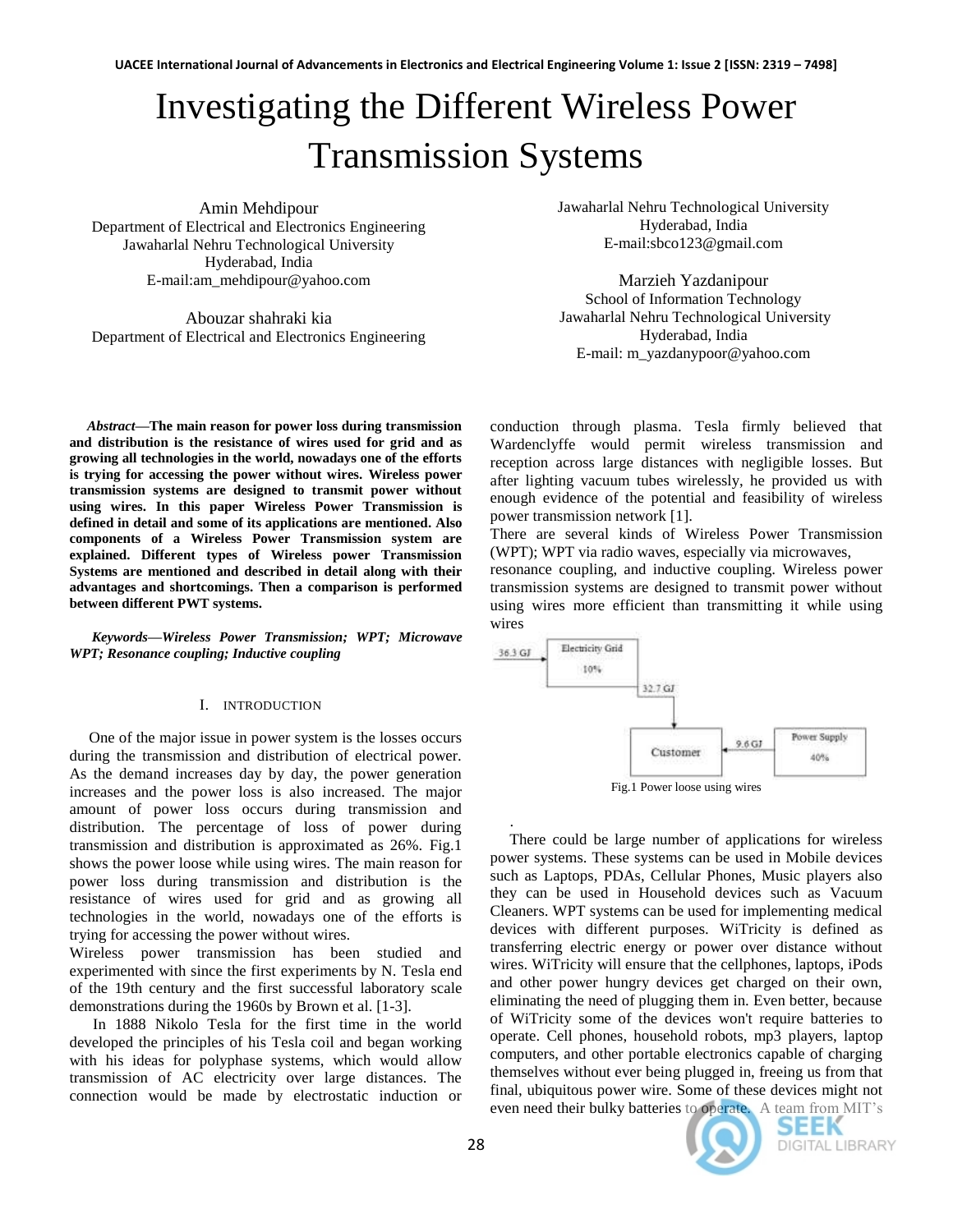#### UACEE International Journal of Advancements in Electronics and Electrical Engineering Volume 1: Issue 2 [ISSN: 2319 - 7498]

Department of Physics, Department of Electrical Engineering and Computer Science, and Institute for Soldier Nanotechnologies (ISN) has experimentally demonstrated an important step toward accomplishing this technology. Realizing recent theoretical prediction, they are able to light a 60W light-bulb from a power source seven feet (more than 2 meters) away when there is no physical connection between the source and the appliance. The MIT team refers to their concept as "WiTricity" (Wireless Electricity).

## The remainder of the paper is organized as follows:

The components of the wireless power transmission systems are defined in Section 2. In Section 3 wireless power transmission using Microwave is and its advantages are explained. Wireless power transmission using strongly coupled magnetic resonance is described in detail in Section 4. In Section 5, Wireless Power Transmission system using inductive coupling, its advantages and shortcomings are explained. A compression is performed between these different systems for wireless power transmission in section 6. Finally, conclusions are presented in Section 7.

## II. COMPONENTS OF WPT SYSTEM

 The Primary components of Wireless Power Transmission are Microwave Generator, Transmitting antenna and Receiving antenna (Rectenna).

## *A. Microwave Generator*

 The microwave transmitting devices are classified as Microwave Vacuum Tubes (magnetron, klystron, Travelling Wave Tube (TWT), and Microwave Power Module (MPM) and Semiconductor Microwave transmitters (GAAS MESFET, GAN PHEMT, SIC MESFET, ALGAN/GAN HFET, and INGAAS). Magnetron is widely used for experimentation of WPT. The microwave transmission often uses 2.45GHz or 5.8GHz of ISM band. The other choices of frequencies are 8.5 GHz [13], 10 GHz [2] and 35 GHz [4]. The highest efficiency over 90% is achieved at 2.45 GHz among all the frequencies [4].

## *B. Transmitting Antenna*

 The slotted wave guide antenna, microstrip patch antenna, and parabolic dish antenna are the most popular type of transmitting antenna. The slotted waveguide antenna is ideal for power transmission because of its high aperture efficiency (> 95%) and high power handling capability.

## *C. Rectenna*

The concept, the name 'rectenna' and the rectenna was conceived by W.C. Brown of Raytheon Company in the early of 1960s [5]. The rectenna is a passive element consists of antenna, rectifying circuit with a low pass filter between the antenna and rectifying diode. The antenna used in rectenna may be dipole, Yagi – Uda, microstrip or parabolic dish antenna. The patch dipole antenna achieved the highest efficiency among the all. The performance of various printed rectenna is shown in Table I. Schottky barrier diodes (GaAs

W, Si, and GaAs) are usually used in the rectifying circuit due to the faster reverse recovery time and much lower forward voltage drop and good RF characteristics [6].

## III. WIRELESS POWER TRANSMISSION VIA MICROWAVE

 Wireless Power Transmission (WPT) is a technology in which there is no wire for charging a battery for high power users or any battery for tiny power users via the WPT. WPT systems have different characteristics. One of the earliest demonstrations of wireless energy transfer was the use of microwave radiation to power a small helicopter in 1964 [7]. This experiment contained the basic elements of microwave power transmission: a source of electromagnetic radiation, and a microwave receiver with a DC rectifier to transform the microwave energy into DC electrical power. Since then, efforts have been made to increase the efficiency, power, and range of microwave transmission. In 1961, Brown published the first paper proposing microwave energy for power transmission, and in 1964 he demonstrated a microwavepowered model helicopter that received all the power needed for flight from a microwave beam at 2.45 GHz [8] from the range of 2.4GHz – 2.5 GHz frequency band which is reserved for Industrial, Scientific, and Medical (ISM) applications [9]. The characteristics of the WPT via radio wave are based on the technologies and system design of wireless communication. It uses an antenna for a transmitter and a rectenna, rectifying antenna, for a receiver in the WPT via radio waves. Therefore, it seems the efficiency is low because it uses radiation of radio wave to transmit the power. Rectenna conversion efficiencies exceeding 95% have been realized.

 Power beaming using microwaves has been proposed for the transmission of energy from orbiting [solar power satellites](http://en.wikipedia.org/wiki/Solar_power_satellite) to Earth and the [beaming of power to spacecraft](http://en.wikipedia.org/wiki/Beam-powered_propulsion) leaving orbit has been considered. However, the efficiency can increase close to 100 % via radio waves. The WPT via radio waves is most versatile WPT for applications from short range to long range with higher efficiency.

 Fig. 2 shows an artist's depiction of a [solar satellite](http://en.wikipedia.org/wiki/Solar_satellite) that could send electric energy by microwaves to a space vessel or planetary surface and in fig.3 a conceptual image of solar power station/satellite is shown. Microwave electricity transmission has several advantages; using microwaves power level is well below international standard and the frequency is up to 2.45 GHZ of the Micro Beam. With using Microwaves for transmitting power, no air or water pollution is created and during generation, power can be beamed to the location where it is needed and there is no need for invest in a large electrical grid.

## I. WIRELESS POWER TRANSMISSION USING STRONGLY COUPLED MAGNETIC RESONANCE

 One of the wireless power transmission systems is based on using coupled resonant objects. Two resonant objects of the same resonant frequency tend to exchange energy efficiently, while interacting weakly with extraneous off-resonant objects. Coupled Mode Theory (CMT) [10, 11] provides a simple and accurate way of modeling the system and gives a more



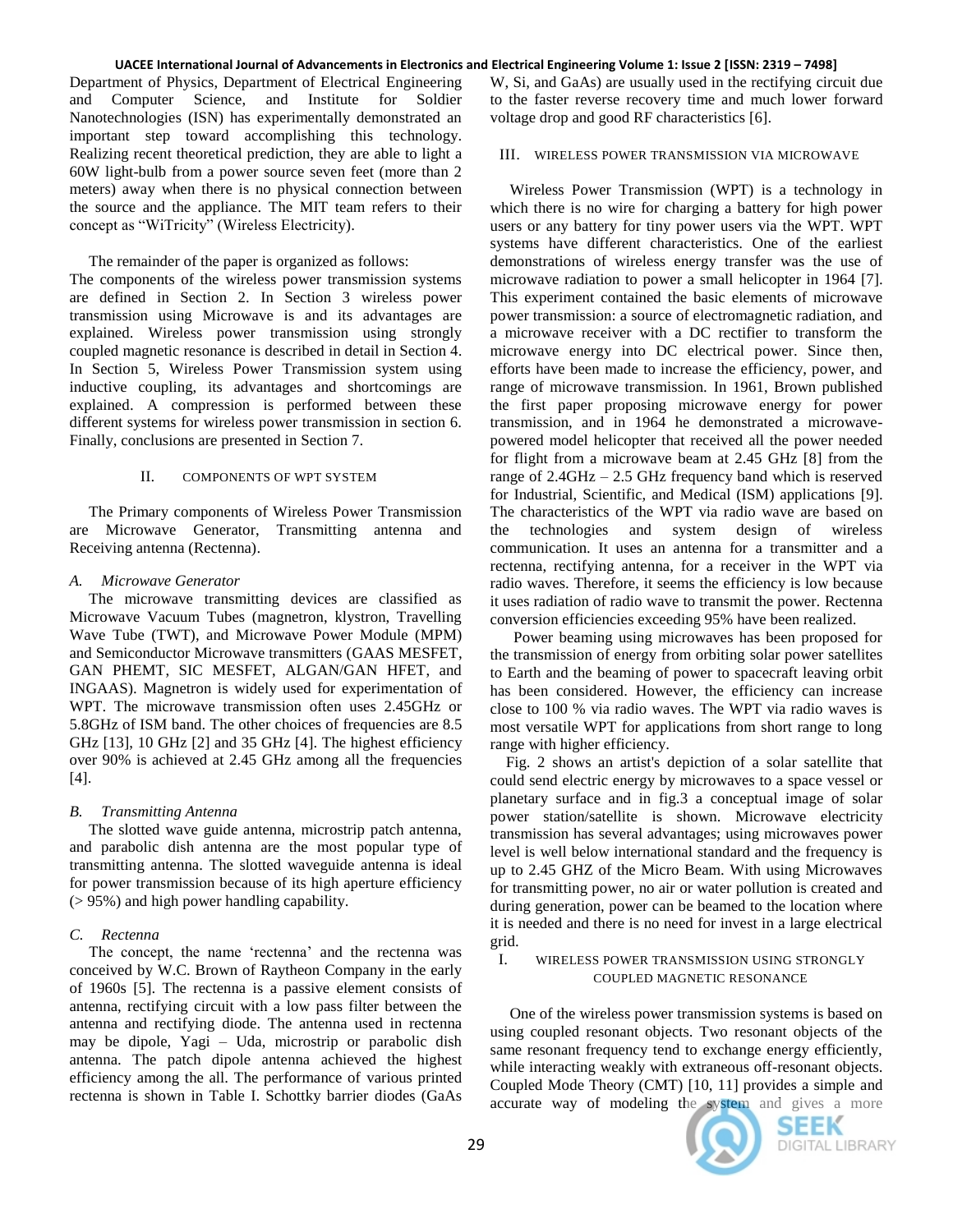#### UACEE International Journal of Advancements in Electronics and Electrical Engineering Volume 1: Issue 2 [ISSN: 2319 - 7498]

understanding of what makes power transfer efficient in a strongly coupled rejoin.



Fig. 2 [solar satellite](http://en.wikipedia.org/wiki/Solar_satellite) sending electric energy by microwaves to a space vessel or planetary surface



Fig.3 conceptual image of solar power station/satellite

 The basic principle behind this system is that, if two resonant circuits tuned at same frequency then their near fields (consisting of evanescent waves coupled by means of evanescent wave coupling) then due to this evanescent wave coupling standing wave developed between inductors, which can allow energy to transfer from one object to other within time. Evanescent wave coupling is a process by which electromagnetic waves are transmitted from one medium to other by means of evanescent exponentially decaying electromagnetic field. Electromagnetic evanescent waves have been used to exert optical radiation pressure on small particle in order to tap them. In order to achieve Efficient Power transfer there are some ways used for tuning parameter of given system so that it is operated in strongly coupled rejoin. Coupled Mode Theory (CMT) [10, 11] provides a simple and accurate way of modeling the system and gives a more understanding of what makes power transfer efficient in a strongly coupled rejoin. CMT said that when two resonators have equal frequencies then, when resonator 1 is excited at  $t =$ 

0 and  $a_1 = 1$  and resonator 2 is unexcited i.e.  $a_2 = 0$ , then phases of two solutions evolve at different rate, and after time  $t=\pi/2k$  all of excitation will be transferred to other resonator. For CMT the needful condition is that  $k \ll \omega_{1,2}$ . Here  $\omega_{1,2}$  are individual Eigen frequencies. CMT gives following set of differential equation by analyzing system as:

$$
a_m(t) = -(iw_m - \Gamma_m).a_m(t) - \sum_{m \neq n} ik_{nm}.a_n(t) + F_m(t) \qquad (1)
$$

 The diagram which shows two objects, one is denoted by Source (S) and Device (D) is as shown in fig. 4 [9]. The coupling coefficient [20]  $k_{SD}$  and  $k_{DS}$  are dependent on each other.  $k = k_{SD} = k_{DS}$ , here k is related to transfer of energy between two oscillator. The Q factor which is used to determine the rate at which energy loses for above system is:

$$
Q = 2\Pi \frac{energy\ stored}{power\ dissipated\ per\ cycle}
$$
 (2)

Fig. 5 shows a diagram of a wireless power system using magnetically coupled resonators [10].



Fig. 4 Block diagram of magnetic wave based wireless power transmission system

 It is possible to transfer energy over distance up to 8 times the radius of coils with nearly 40% efficiency. Also it is found that efficiency; received power and coupling coefficient are decreases with increase in distance between two resonators [9]. Magnetically coupled resonant structures offer a unique set of benefits as well as design challenges when used for wireless power transfer. One of the remarkable results is the existence of the 'magic regime', where efficiency remains nearly constant over distance, as long as the receiver is within the operating range of the transmitter. This is not the case for conventional far-field and near-field wireless power systems, whose efficiencies decline sharply with range [12].

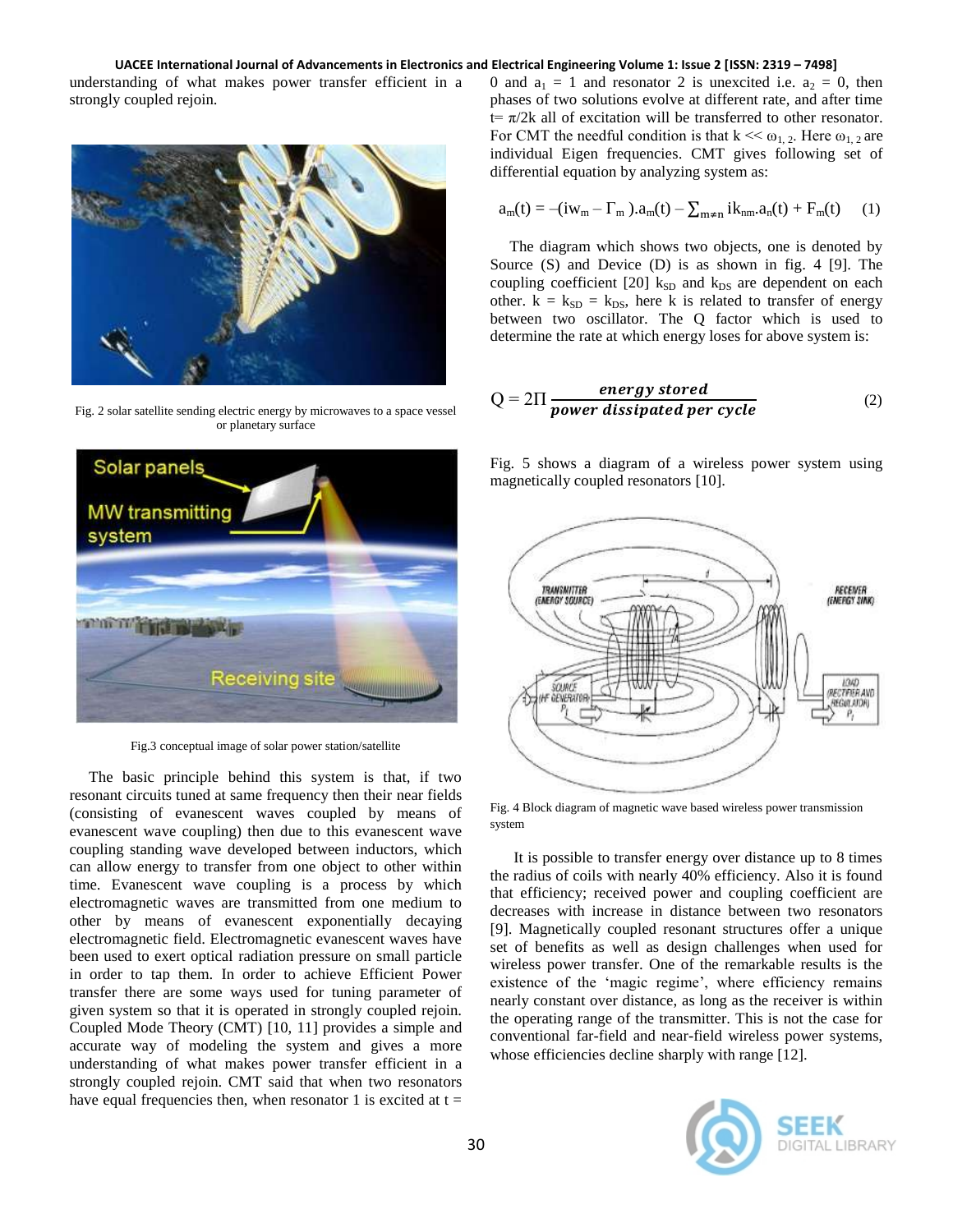#### UACEE International Journal of Advancements in Electronics and Electrical Engineering Volume 1: Issue 2 [ISSN: 2319 - 7498]



Fig. 5 Sketch of the magnetically coupled resonant wireless power system consisting of a RF amplifier, on the left, capable of measuring the forward and reflected power. A two element transmitter, made of a signal turn drive loop and high Q coil, wirelessly powers the receiver on the right.

#### II. INDUCTIVE COUPLE WIRELESS POWER TRANSMISSION

Inductive coupling does not have the need for large structures transfer power signals. Rather, inductive coupling makes use of inductive coils to transfer the power signals. Due to the use of coils rather than the antenna, the size of the actual transmitter and receiver can be made to fit the situation better. The tradeoff is for the benefit of custom size, there will be a poor gain on the solenoid transmitter and receiver.

 Inductive coupling also offers several advantages over other options that are as follows:

### *A. Simple design*

 The design is very simple in theory as well as the physical implementation. The circuits built are not complex and the component count is very low too.

## *B. Lower frequency operation*

 The operating frequency range is in the kilohertz range. This attribute makes it easy to experiment and test in breadboard. Furthermore there is low risk of radiation in the LF band.

#### *C. Low cost*

 The entire system is designed with discrete components that are readily available. No special parts or custom order parts were necessary for the design. Thus we were able to keep the cost of the entire system very low.

#### *D. Practical for short distance*

 The designed system is very practical for short distance as long as the coupling coefficient is optimumized**.** The design also offers the flexibility of making the receiver much smaller for practical applications.

 Inductive coupling also has some shortcomings that need to be addressed.

#### *A. High power loss*

 Due its air core design the flux leakage is very high. This results in a high power loss and low efficiency.

#### *B. Non-directionality*

 The current design creates uniform flux density and isn"t very directional. Apart from the power loss, it also could be dangerous where higher power transfers are necessary.

III. COMPRESSION BETWEEN DIFFERENT WPT METHODS

 There are several kinds of Wireless Power Transmission (WPT); WPT via radio waves, especially via microwaves, resonance coupling, and inductive coupling. There is no need for any wire to charge a battery for high power users or any battery for tiny power users via the WPT. There are several kinds of WPT, WPT via radio waves, especially via microwaves, resonance coupling, and inductive coupling. The characteristics of the WPT are shown in Table 1[3].

|  | TABLE I. COMPARISON OF DIFFERENT WPT METHODS |  |
|--|----------------------------------------------|--|
|--|----------------------------------------------|--|

| WPT<br><b>Systems</b> | waves          | <b>Resonance</b><br>Coupling | <b>Inductive</b><br>Coupling |
|-----------------------|----------------|------------------------------|------------------------------|
| Field                 | Electric field | Resonance                    | Magnetic<br>field            |
| Method                | Antenna        | Resonator                    | Coil                         |
| <b>Efficiency</b>     | Low to high    | High                         | High                         |
| <b>Distance</b>       | Short to long  | Middle                       | Short                        |
| <b>Power</b>          | Low to high    | High                         | High                         |
| Safety                | Electric field | Non<br>(Evanescent)          | Magnetic<br>field            |
| <b>Regulation</b>     | Radio wave     | Under<br>discussion          | Under<br>discussion          |

 WiTricity will ensure that the cellphones, laptops, iPods and other power hungry devices get charged on their own, eliminating the need of plugging them in. Even better, because of WiTricity some of the devices won't require batteries to operate. As it is shown in Table 1, the method used in Microwaves WPT systems is Antenna. In WPT using Resonance Coupling Resonator is used and in Inductive Coupling WPT Coil is the used method. Microwave WPT systems can be low or high efficient for both short and long distances while Resonance Coupling WPT systems have high efficiency for middle distances and Inductive Coupling WPT systems are with high efficiency for short distances.

#### IV. CONCLUSION

 The percentage of loss of power during transmission and distribution is approximated as 26%. Wireless power transmission systems are designed to transmit power without using wires. In This paper an investigation is performed on



DIGITAL LIBRARY